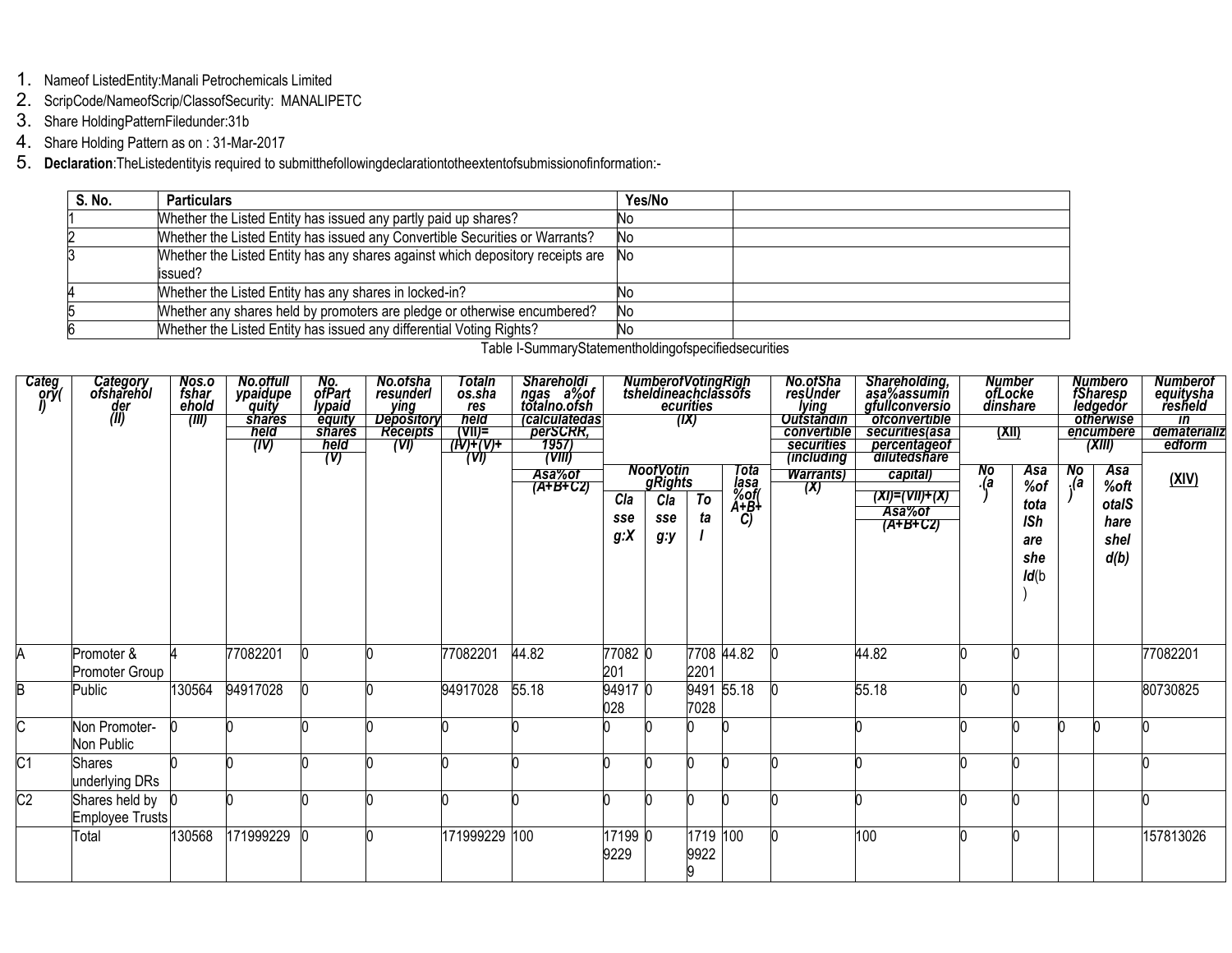Table II- Statementshowing shareholdingpatternofthePromoterandPromoterGroup

|   | Category&Name  PAN    |                | No.of               | No.of                     | Partly                    | Nos.of                         | Total           | <b>Sharehol</b>            | <b>NumberotVotingRightsheldin</b> |                                  |           |                 | No.of                                  | <b>Shareholdin</b>                        |     | <b>Numberot</b>                      |      | <b>Numberof</b>               | Numberot           |
|---|-----------------------|----------------|---------------------|---------------------------|---------------------------|--------------------------------|-----------------|----------------------------|-----------------------------------|----------------------------------|-----------|-----------------|----------------------------------------|-------------------------------------------|-----|--------------------------------------|------|-------------------------------|--------------------|
|   | otthe                 | $\blacksquare$ | shareh <sup>1</sup> | tully                     | paid-up                   | shares                         | nos.            | ding%                      |                                   | eachclassofsecurities            |           |                 | <b>Shares</b>                          | $g$ , as a $%$                            |     | Lockedin                             |      | <b>Shares</b>                 | equity             |
|   | <b>Shareholders</b>   |                | older               | paid                      | equity                    | underlying<br><b>Depositor</b> | shares          | calculate                  |                                   |                                  | (IX)      |                 | <b>Underlying</b><br><b>Outstandin</b> | assuming                                  |     | shares                               |      | pledgedor                     | <i>sharesheld</i>  |
|   | (1)                   |                | (III)               | $\overline{up}$<br>equity | <b>shares</b><br>held     | <b>Receipts</b>                | held<br>(T)     | das per<br>SCRR,           |                                   |                                  |           |                 | convertible                            | tull<br>conversion                        |     | $\overline{(\mathbf{X} \mathbf{I})}$ |      | <b>otherwise</b><br>encumbere | in<br>dematerializ |
|   |                       |                |                     | <i>share</i>              | $\overline{(\mathsf{V})}$ | (W)                            | <u>IA+A+AI)</u> | 1957                       |                                   |                                  |           |                 | securities                             | <b>of</b>                                 |     |                                      |      | (XIII)                        | edform             |
|   |                       |                |                     | sheld                     |                           |                                |                 |                            |                                   | <b>NoofVotingRights</b>          |           | Totala<br>sa%of | (including                             |                                           | No  | <b>Asa</b>                           | No   | <b>Asa</b>                    | $\overline{(XIV)}$ |
|   |                       |                |                     | (IV)                      |                           |                                |                 | Asa%of                     |                                   |                                  |           |                 | <b>Warrants</b>                        | convertible<br>securities(                | .(a | %of                                  | . (a | %oft                          |                    |
|   |                       |                |                     |                           |                           |                                |                 | $\overline{(A+B+CZ)}$      |                                   |                                  |           | <b>TotalV</b>   | (X)                                    | asa                                       |     | tota                                 |      | otals                         |                    |
|   |                       |                |                     |                           |                           |                                |                 | $\overline{\text{(VIII)}}$ | $\frac{\text{Class}}{\text{sX}}$  | $\frac{\text{Class}}{\text{sY}}$ | To<br>ta  | otingri<br>ghts |                                        | percentage                                |     |                                      |      |                               |                    |
|   |                       |                |                     |                           |                           |                                |                 |                            |                                   |                                  |           |                 |                                        | share                                     |     | <b>ISh</b>                           |      | hare                          |                    |
|   |                       |                |                     |                           |                           |                                |                 |                            |                                   |                                  |           |                 |                                        | capital)                                  |     | are                                  |      | shel                          |                    |
|   |                       |                |                     |                           |                           |                                |                 |                            |                                   |                                  |           |                 |                                        |                                           |     | she                                  |      | d(b)                          |                    |
|   |                       |                |                     |                           |                           |                                |                 |                            |                                   |                                  |           |                 |                                        | <u>(XI)="/<br/>(VII)+(X)asa"</u><br>"%of" |     | ld(b                                 |      |                               |                    |
|   |                       |                |                     |                           |                           |                                |                 |                            |                                   |                                  |           |                 |                                        | A+B+C2                                    |     |                                      |      |                               |                    |
|   |                       |                |                     |                           |                           |                                |                 |                            |                                   |                                  |           |                 |                                        |                                           |     |                                      |      |                               |                    |
|   | Indian                |                |                     |                           |                           |                                |                 |                            |                                   |                                  |           |                 |                                        |                                           |     |                                      |      |                               |                    |
| a | Individuals/Hindu     |                |                     |                           |                           |                                |                 |                            |                                   |                                  |           |                 |                                        |                                           |     |                                      |      |                               |                    |
|   | undivided Family      |                |                     |                           |                           |                                |                 |                            |                                   |                                  |           |                 |                                        |                                           |     |                                      |      |                               |                    |
| b | Central               |                |                     |                           |                           |                                |                 |                            |                                   |                                  |           |                 |                                        |                                           |     |                                      |      |                               |                    |
|   | Government/ State     |                |                     |                           |                           |                                |                 |                            |                                   |                                  |           |                 |                                        |                                           |     |                                      |      |                               |                    |
|   | Government(s)         |                |                     |                           |                           |                                |                 |                            |                                   |                                  |           |                 |                                        |                                           |     |                                      |      |                               |                    |
|   | Financial             |                |                     | 11212500                  |                           |                                | 11212500 6.52   |                            | 112125 0                          |                                  | 1121 6.52 |                 |                                        | 6.52                                      |     |                                      |      |                               | 11212500           |
|   | Institutions/ Banks   |                |                     |                           |                           |                                |                 |                            | 00                                |                                  | 2500      |                 |                                        |                                           |     |                                      |      |                               |                    |
|   | <b>TAMILNADU</b>      | <b>AAACT</b>   |                     | 11212500                  |                           |                                | 11212500 6.52   |                            | 1121250                           |                                  | 11216.52  |                 |                                        | 6.52                                      |     |                                      |      |                               | 11212500           |
|   | <b>INDUSTRIAL</b>     | 3409P          |                     |                           |                           |                                |                 |                            | 00                                |                                  | 2500      |                 |                                        |                                           |     |                                      |      |                               |                    |
|   |                       |                |                     |                           |                           |                                |                 |                            |                                   |                                  |           |                 |                                        |                                           |     |                                      |      |                               |                    |
|   | <b>DEVELOPMENT</b>    |                |                     |                           |                           |                                |                 |                            |                                   |                                  |           |                 |                                        |                                           |     |                                      |      |                               |                    |
|   | <b>COPRORATION</b>    |                |                     |                           |                           |                                |                 |                            |                                   |                                  |           |                 |                                        |                                           |     |                                      |      |                               |                    |
|   | LIMITED               |                |                     |                           |                           |                                |                 |                            |                                   |                                  |           |                 |                                        |                                           |     |                                      |      |                               |                    |
| И | Any Other             |                | ß.                  | 65869700                  |                           |                                | 65869701 38.3   |                            | 658697 0                          |                                  | 6586 38.3 |                 |                                        | 38.3                                      |     |                                      |      |                               | 65869701           |
|   | (specify)             |                |                     |                           |                           |                                |                 |                            | 01                                |                                  | 9701      |                 |                                        |                                           |     |                                      |      |                               |                    |
|   | <b>Body Corporate</b> |                | I2                  | 65856050                  |                           |                                | 65856053 38.29  |                            | 658560 0                          |                                  |           | 6585 38.29      |                                        | 38.29                                     |     |                                      |      |                               | 65856053           |
|   |                       |                |                     |                           |                           |                                |                 |                            |                                   |                                  | 6053      |                 |                                        |                                           |     |                                      |      |                               |                    |
|   |                       |                |                     |                           |                           |                                |                 |                            | 53                                |                                  |           |                 |                                        |                                           |     |                                      |      |                               |                    |
|   | <b>SIDD LIFE</b>      | <b>AAECS</b>   |                     | 65846050                  |                           |                                | 65846053 38.28  |                            | 658460 0                          |                                  |           | 6584 38.28      |                                        | 38.28                                     |     |                                      |      |                               | 65846053           |
|   | <b>SCIENCES</b>       | 9251J          |                     |                           |                           |                                |                 |                            | 53                                |                                  | 6053      |                 |                                        |                                           |     |                                      |      |                               |                    |
|   | <b>PRIVATE</b>        |                |                     |                           |                           |                                |                 |                            |                                   |                                  |           |                 |                                        |                                           |     |                                      |      |                               |                    |
|   | <b>LIMITED</b>        |                |                     |                           |                           |                                |                 |                            |                                   |                                  |           |                 |                                        |                                           |     |                                      |      |                               |                    |
|   | <b>SOUTHERN</b>       | <b>AAACS</b>   |                     | 10000                     | 'n                        |                                | 10000           | .01                        | 10000                             |                                  | 1000 .01  |                 |                                        | .01                                       |     |                                      |      |                               | 10000              |
|   | PETROCHEMICA 4668K    |                |                     |                           |                           |                                |                 |                            |                                   |                                  |           |                 |                                        |                                           |     |                                      |      |                               |                    |
|   | <b>INDUSTRIES</b>     |                |                     |                           |                           |                                |                 |                            |                                   |                                  |           |                 |                                        |                                           |     |                                      |      |                               |                    |
|   | <b>CORPORATION</b>    |                |                     |                           |                           |                                |                 |                            |                                   |                                  |           |                 |                                        |                                           |     |                                      |      |                               |                    |
|   |                       |                |                     |                           |                           |                                |                 |                            |                                   |                                  |           |                 |                                        |                                           |     |                                      |      |                               |                    |
|   | LTD                   |                |                     |                           |                           |                                |                 |                            |                                   |                                  |           |                 |                                        |                                           |     |                                      |      |                               |                    |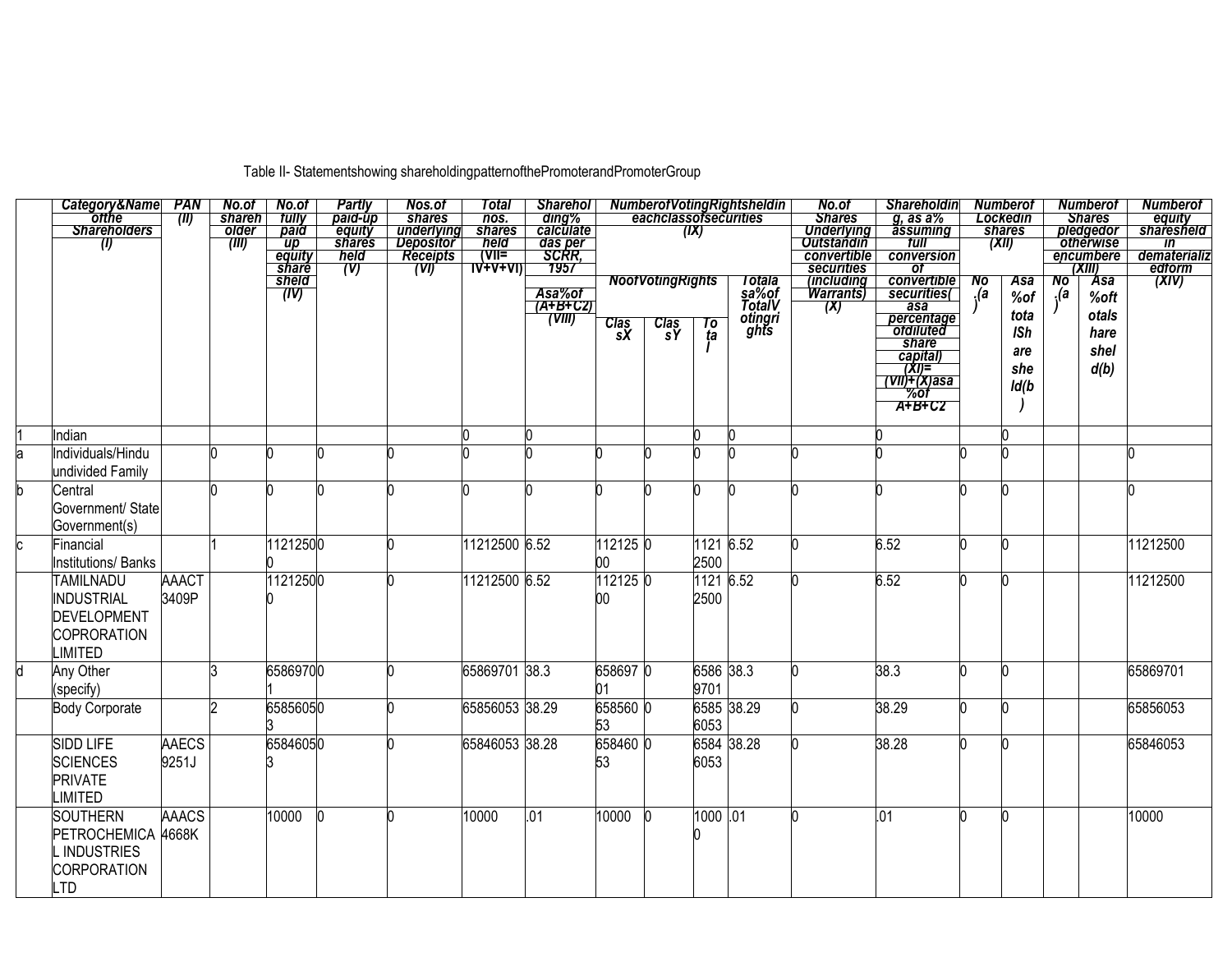|    | Other                                                                          |                       | 13648    |  | 13648          | .01 | 13648          | 1364 .01           |  | .01   |  |  | 13648    |
|----|--------------------------------------------------------------------------------|-----------------------|----------|--|----------------|-----|----------------|--------------------|--|-------|--|--|----------|
|    | Dr. A C Muthiah                                                                | <b>AESPM</b><br>7976H | 13648    |  | 13648          | .01 | 13648          | 1364 .01           |  | .01   |  |  | 13648    |
|    | Sub-Total (A)(1)                                                               |                       | 77082200 |  | 77082201 44.82 |     | 770822 0<br>01 | 7708 44.82<br>2201 |  | 44.82 |  |  | 77082201 |
| b. | Foreign                                                                        |                       |          |  |                |     |                |                    |  |       |  |  |          |
| a  | ndividuals (Non-<br>Resident<br>ndividuals/<br>Foreign<br>Individuals)         |                       |          |  |                |     |                |                    |  |       |  |  |          |
| h  | Government                                                                     |                       |          |  |                |     |                |                    |  |       |  |  |          |
|    | nstitutions                                                                    |                       |          |  |                |     |                |                    |  |       |  |  |          |
| d  | Foreign Portfolio<br>nvestor                                                   |                       |          |  |                |     |                |                    |  |       |  |  |          |
| e  | Any Other<br>(specify)                                                         |                       |          |  |                |     |                |                    |  |       |  |  |          |
|    | Sub-Total (A)(2)                                                               |                       |          |  |                |     |                |                    |  |       |  |  |          |
|    | Total Shareholding<br>of Promoter and<br>Promoter Group<br>$(A)=(A)(1)+(A)(2)$ |                       | 77082200 |  | 77082201 44.82 |     | 770822 0<br>01 | 7708 44.82<br>2201 |  | 44.82 |  |  | 77082201 |

## TableIII- Statementshowing shareholdingpatternof thePublic shareholder

|   | Category&Na<br>meofthe Share<br>holders<br>(I) | PA<br><b>NO</b> | Nos.o<br>fshar<br>ehold<br>er(III) | No.o<br>ffully<br>paid<br>upeq | <b>Partly</b><br>paid-<br>upequ<br>itysha | Nos.ofsh<br>aresunde<br>rlyingDep<br>ositoryRe | Total<br>nos.s<br>hares<br>heldV | <b>Shareh</b><br>olding<br>%calcul<br>atedas | <b>NumberofVotingRightsheld</b><br>ineachclassofsecurities<br>(IX)<br><b>NoofVotingRights</b><br>Totala |            |          |                 | No.ofShar<br>esUnderly<br><i>ingOutstan</i><br>dingconve | <b>Totalshare</b><br>holding,<br>as<br>a%assumi |           | <b>Number</b><br>ofLocke<br>dinshare<br>s(XII) |                  | <b>Numberof</b><br><b>Sharesple</b><br>dgedoroth<br>erwiseenc | <b>Numberof</b><br>equitysha<br>resheldin<br>dematerial |
|---|------------------------------------------------|-----------------|------------------------------------|--------------------------------|-------------------------------------------|------------------------------------------------|----------------------------------|----------------------------------------------|---------------------------------------------------------------------------------------------------------|------------|----------|-----------------|----------------------------------------------------------|-------------------------------------------------|-----------|------------------------------------------------|------------------|---------------------------------------------------------------|---------------------------------------------------------|
|   |                                                |                 |                                    | uitys<br>hare<br>shel          | reshel<br>d(V)                            | ceipts(VI)                                     | $\mathbf{L}$<br>$IV+V+VI$        | perSCR<br>R,1957<br>Asa%of                   |                                                                                                         |            |          | sa%of<br>TotalV | rtiblesecur<br>ities(inclu<br><b>dingWarra</b>           | ngfullcon<br>versionof<br>convertibl            | No<br>(a) | <b>Asa</b><br>%of<br>tota                      | No.<br>(N)<br>ot | <b>Asa</b><br>%oft<br>otals                                   | izedform(<br>XIV)                                       |
|   |                                                |                 |                                    | d(IV)                          |                                           |                                                |                                  | $(A+B+C$<br>$2)$ VIII                        | Clas<br>sΧ                                                                                              | Clas<br>sΥ | To<br>ta | otingri<br>ghts | nts)(X)                                                  | esecuritie<br>s(asaperc<br>entageofd            |           | <b>ISh</b><br>are<br>she                       | aр<br>pli<br>ca  | hare<br>shel<br>d(No                                          |                                                         |
|   |                                                |                 |                                    |                                |                                           |                                                |                                  |                                              |                                                                                                         |            |          |                 |                                                          | ilutadehar                                      |           | ld/h                                           | ا ماh            | tannl                                                         |                                                         |
|   | Institutions                                   |                 |                                    |                                |                                           |                                                |                                  |                                              |                                                                                                         |            |          |                 |                                                          |                                                 |           |                                                |                  |                                                               |                                                         |
| а | Mutual Funds/                                  |                 | 13                                 | 185100                         |                                           |                                                | 185100                           | .11                                          | 185100 0                                                                                                |            | 1851     | .11             |                                                          |                                                 |           |                                                |                  |                                                               | 17850                                                   |
|   | Venture Capital<br>Funds                       |                 |                                    |                                |                                           |                                                |                                  |                                              |                                                                                                         |            |          |                 |                                                          |                                                 |           |                                                |                  |                                                               |                                                         |
|   | Alternate                                      |                 |                                    |                                |                                           |                                                |                                  |                                              |                                                                                                         |            |          |                 |                                                          |                                                 |           |                                                |                  |                                                               |                                                         |
|   | <b>Investment Funds</b>                        |                 |                                    |                                |                                           |                                                |                                  |                                              |                                                                                                         |            |          |                 |                                                          |                                                 |           |                                                |                  |                                                               |                                                         |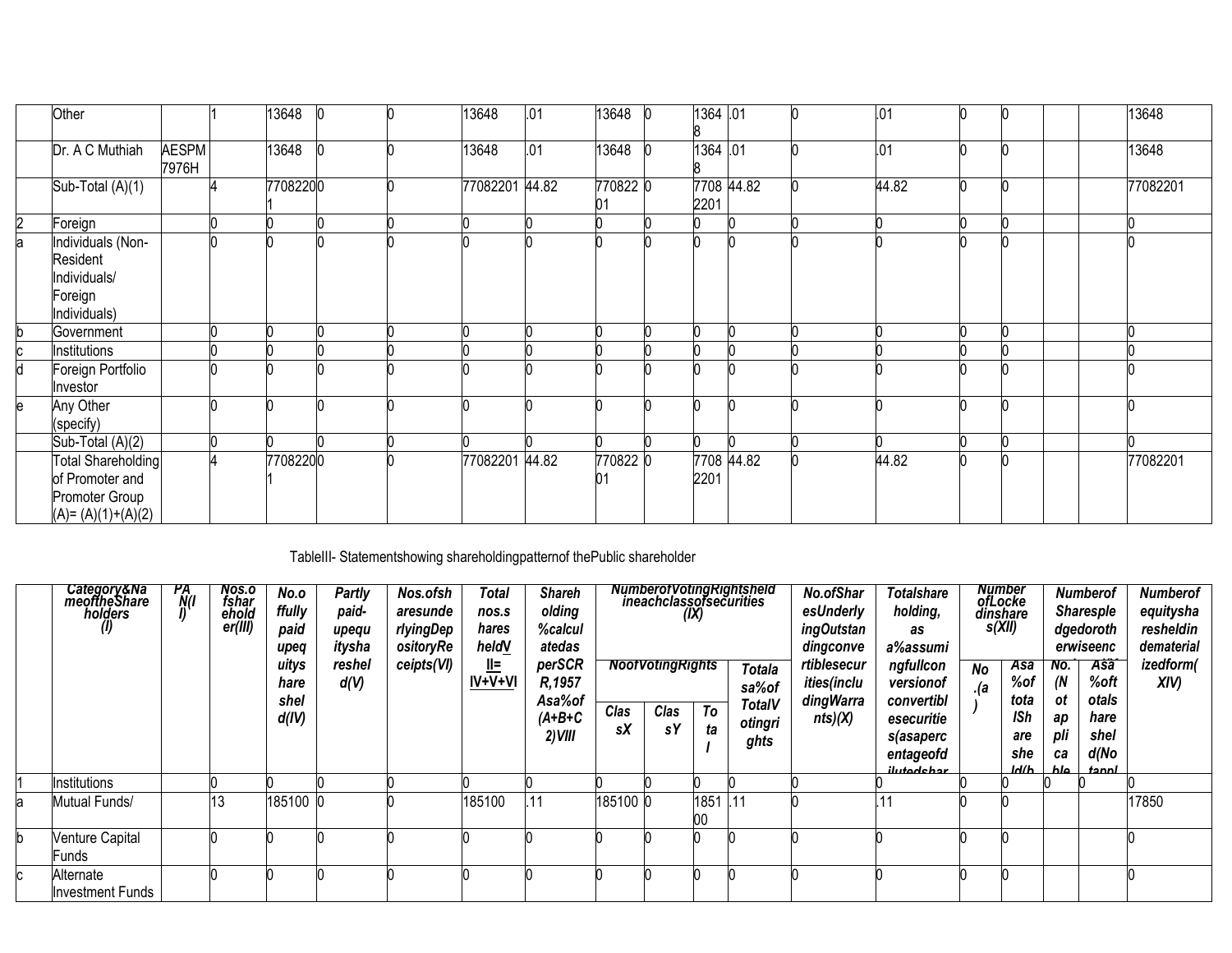| d              | Foreign Venture<br>Capital Investors                                                           |                  | $\mathbf{0}$ | 0        |    | U | 10             |      | n.             | n | 0                  | $\Omega$ | n     | 0 |   | U        |
|----------------|------------------------------------------------------------------------------------------------|------------------|--------------|----------|----|---|----------------|------|----------------|---|--------------------|----------|-------|---|---|----------|
| $\overline{e}$ | Foreign Portfolio<br>Investors                                                                 |                  | 3            | 20845300 |    | n | 2084530        | 1.21 | 208453 0       |   | 2084 1.21<br>530   |          | 1.21  | n |   | 2084530  |
|                | PASSAGE TO<br><b>INDIA MASTER</b><br>FUND (FII)                                                | AAECP 0<br>2986K |              | 20340000 |    |   | 2034000        | 1.18 | 203400 0       |   | 2034 1.18<br>000   |          | 1.18  |   |   | 2034000  |
|                | Financial<br><b>Institutions/Banks</b>                                                         |                  | 16           | 177112 0 |    |   | 177112         |      | 177112 0       |   | 1771.1<br>12       |          | 1     | n |   | 155812   |
| g              | Insurance<br>Companies                                                                         |                  |              |          |    |   |                |      |                |   | n                  | n        | n     |   |   |          |
|                | Provident Funds/<br><b>Pension Funds</b>                                                       |                  |              |          |    |   |                |      |                |   | n                  |          |       |   |   |          |
|                | Any Other<br>(specify)                                                                         |                  |              | 233760 0 |    |   | 233760         | .14  | 233760 0       |   | 2337.14<br>60      |          | .14   |   |   | 233760   |
|                | Other                                                                                          |                  |              | 233760 0 |    |   | 233760         | .14  | 233760 0       |   | 2337.14<br>60      |          | .14   | n |   | 233760   |
|                | Sub-Total (B)(1)                                                                               |                  | 33           | 26805020 |    |   | 2680502        | 1.56 | 268050 0       |   | 2680 1.56<br>502   |          | 1.56  | n |   | 2491952  |
| 2              | Central<br>Government/ State<br>Government(s)/<br>President of India                           |                  |              |          |    |   |                |      |                |   |                    |          |       |   |   |          |
|                | Sub-Total (B)(2)                                                                               |                  |              |          |    |   |                |      |                |   |                    |          |       |   |   |          |
|                | Non-institutions                                                                               |                  |              |          |    |   |                |      |                |   |                    |          |       |   |   |          |
| $\frac{3}{a}$  | Individuals -                                                                                  |                  | 123705       | 73067890 |    |   | 73067899 42.48 |      | 730678 0<br>99 |   | 7306 42.48<br>7899 |          | 42.48 |   | n | 60360636 |
|                | Individual<br>shareholders<br>holding nominal<br>share capital up to<br>Rs. 2 lakhs.           |                  | 123579       | 60699940 |    |   | 60699944 35.29 |      | 6069990        |   | 6069 35.29<br>9944 |          | 35.29 |   |   | 48067591 |
|                | Individual<br>shareholders<br>holding nominal<br>share capital in<br>excess of Rs. 2<br>lakhs. |                  | 126          | 12367950 |    |   | 12367955 7.19  |      | 123679 0<br>55 |   | 1236 7.19<br>7955  |          | 7.19  |   |   | 12293045 |
| $\mathsf{b}$   | <b>NBFCs registered</b><br>with RBI                                                            |                  | O            | n        | In | n | n              |      | U              |   | n                  | b        | n     | n |   |          |
|                | <b>Employee Trusts</b>                                                                         |                  |              |          |    |   |                |      | n              |   |                    |          |       |   |   |          |
| $\frac{c}{d}$  | Overseas<br>Depositories<br>(holding DRs)                                                      |                  |              |          |    |   |                |      |                |   |                    |          |       |   |   |          |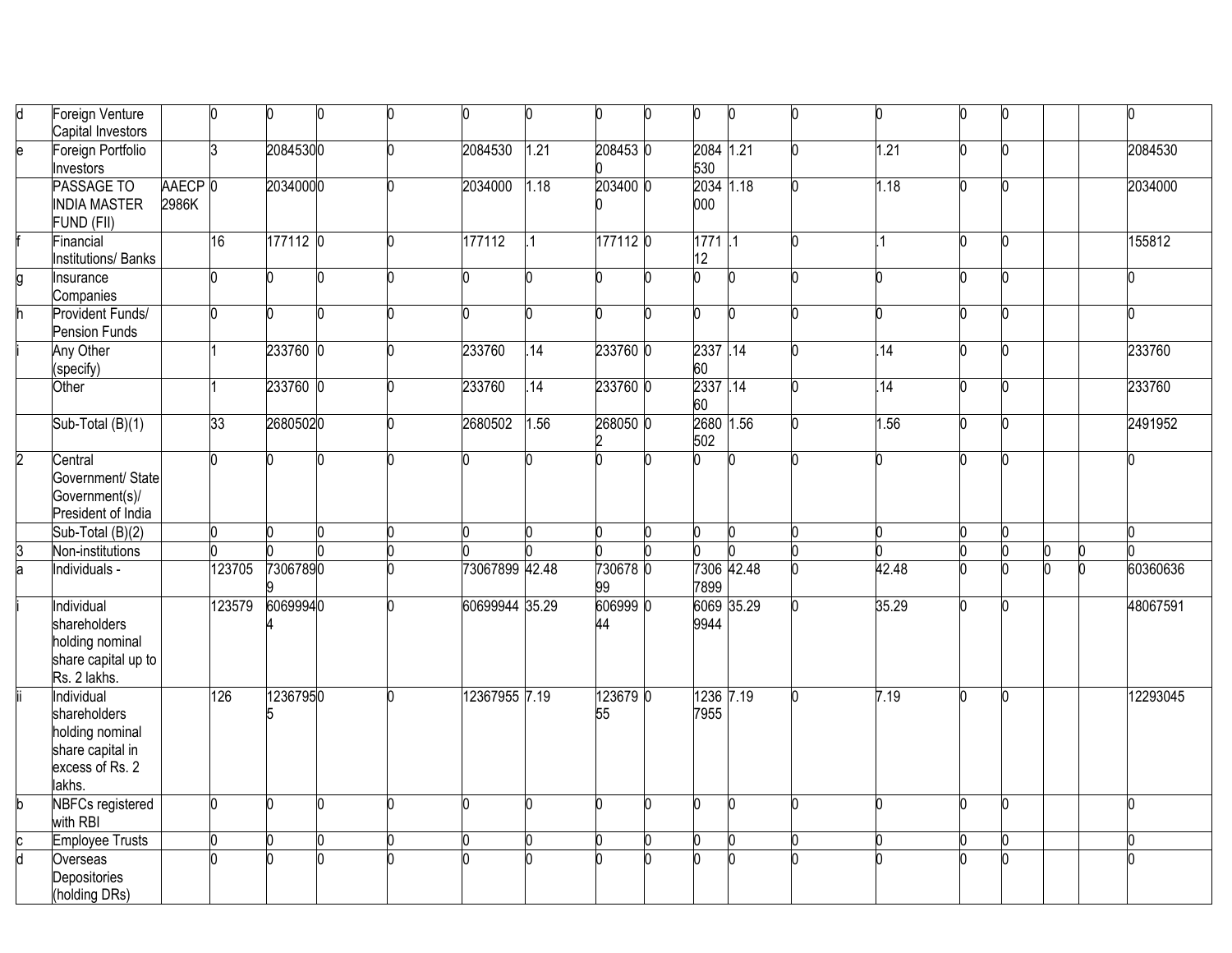| (balancing figure)                                              |        |          |  |                |      |                |                    |  |       |  |        |          |
|-----------------------------------------------------------------|--------|----------|--|----------------|------|----------------|--------------------|--|-------|--|--------|----------|
| Any Other<br>e                                                  | 6826   | 19168620 |  | 19168627 11.14 |      | 191686 0       | 1916 11.14         |  | 11.14 |  |        | 17878237 |
| (specify)                                                       |        |          |  |                |      | 27             | 8627               |  |       |  |        |          |
| <b>Body Corporate</b>                                           | 960    | 99596970 |  | 9959697        | 5.79 | 995969 0       | 9959 5.79<br>697   |  | 5.79  |  |        | 9736197  |
| Clearing member                                                 | 156    | 764920 0 |  | 764920         | .44  | 764920 0       | 7649 .44<br>20     |  | .44   |  |        | 764920   |
| Hindu Undivided<br>Family                                       | 1518   | 32960920 |  | 3296092        | 1.92 | 329609 0       | 3296 1.92<br>092   |  | 1.92  |  |        | 3295627  |
| Non-Resident<br>Indian (NRI)                                    | 320    | 840996 0 |  | 840996         | .49  | 840996 0       | 8409 49<br>96      |  | .49   |  | 840996 |          |
| Non-Resident<br>Indian (NRI)                                    | 3867   | 42203320 |  | 4220332        | 2.45 | 4220330        | 4220 2.45<br>332   |  | 2.45  |  |        | 3153907  |
| Overseas<br>Corporate Bodies                                    |        | 85050    |  | 85050          | .05  | 85050          | 8505 .05           |  | .05   |  | 85050  |          |
| Other                                                           |        | 1540     |  | 1540           |      | 1540           | 1540 0             |  |       |  | 1540   |          |
| Sub-Total (B)(3)                                                | 130531 | 92236520 |  | 92236526 53.62 |      | 922365 0<br>26 | 9223 53.62<br>6526 |  | 53.62 |  |        | 78238873 |
| Total Public<br>Shareholding (B)=<br>$(B)(1)+(B)(2)+(B)($<br>3) | 130564 | 94917020 |  | 94917028 55.18 |      | 949170 0<br>28 | 9491 55.18<br>7028 |  | 55.18 |  |        | 80730825 |